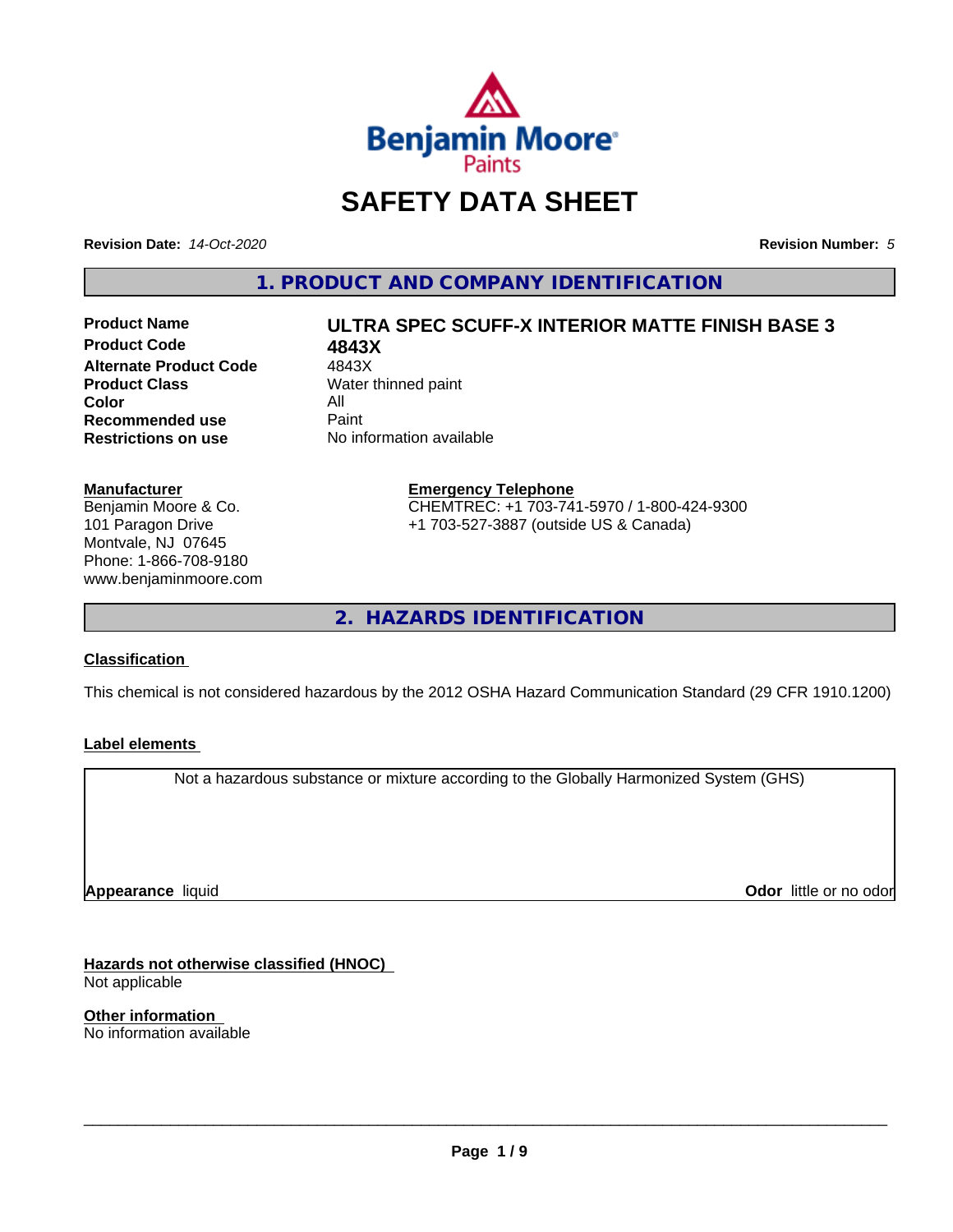**WARNING:** This product contains isothiazolinone compounds at levels of <0.1%. These substances are biocides commonly found in most paints and a variety of personal care products as a preservative. Certain individuals may be sensitive or allergic to these substances, even at low levels.

\_\_\_\_\_\_\_\_\_\_\_\_\_\_\_\_\_\_\_\_\_\_\_\_\_\_\_\_\_\_\_\_\_\_\_\_\_\_\_\_\_\_\_\_\_\_\_\_\_\_\_\_\_\_\_\_\_\_\_\_\_\_\_\_\_\_\_\_\_\_\_\_\_\_\_\_\_\_\_\_\_\_\_\_\_\_\_\_\_\_\_\_\_

## **3. COMPOSITION INFORMATION ON COMPONENTS**

| Chemical name                                                                | CAS No.    | Weight-%    |
|------------------------------------------------------------------------------|------------|-------------|
| Titanium dioxide                                                             | 13463-67-7 | - 5         |
| Propanoic acid, 2-methyl-, monoester with<br>2,2,4-trimethyl-1,3-pentanediol | 25265-77-4 | - 5         |
| Sodium C14-C16 olefin sulfonate                                              | 68439-57-6 | $0.1 - 0.5$ |
| Ammonia                                                                      | 7664-41-7  | $0.1 - 0.5$ |

| Use extinguishing measures that are appropriate to local                                                 |  |
|----------------------------------------------------------------------------------------------------------|--|
| 5. FIRE-FIGHTING MEASURES                                                                                |  |
| Treat symptomatically.                                                                                   |  |
| None known.                                                                                              |  |
| Clean mouth with water and afterwards drink plenty of water. Consult a physician<br>if necessary.        |  |
| Move to fresh air. If symptoms persist, call a physician.                                                |  |
| Wash off immediately with soap and plenty of water while removing all<br>contaminated clothes and shoes. |  |
| Rinse thoroughly with plenty of water for at least 15 minutes and consult a<br>physician.                |  |
| No hazards which require special first aid measures.                                                     |  |
| 4. FIRST AID MEASURES                                                                                    |  |
|                                                                                                          |  |

|                                                                 | circumstances and the surrounding environment.                                                                                               |
|-----------------------------------------------------------------|----------------------------------------------------------------------------------------------------------------------------------------------|
| Protective equipment and precautions for firefighters           | As in any fire, wear self-contained breathing apparatus<br>pressure-demand, MSHA/NIOSH (approved or equivalent)<br>and full protective gear. |
| <b>Specific Hazards Arising From The Chemical</b>               | Closed containers may rupture if exposed to fire or<br>extreme heat.                                                                         |
| Sensitivity to mechanical impact                                | No.                                                                                                                                          |
| Sensitivity to static discharge                                 | No.                                                                                                                                          |
| <b>Flash Point Data</b><br>Flash point (°F)<br>Flash Point (°C) | Not applicable<br>Not applicable                                                                                                             |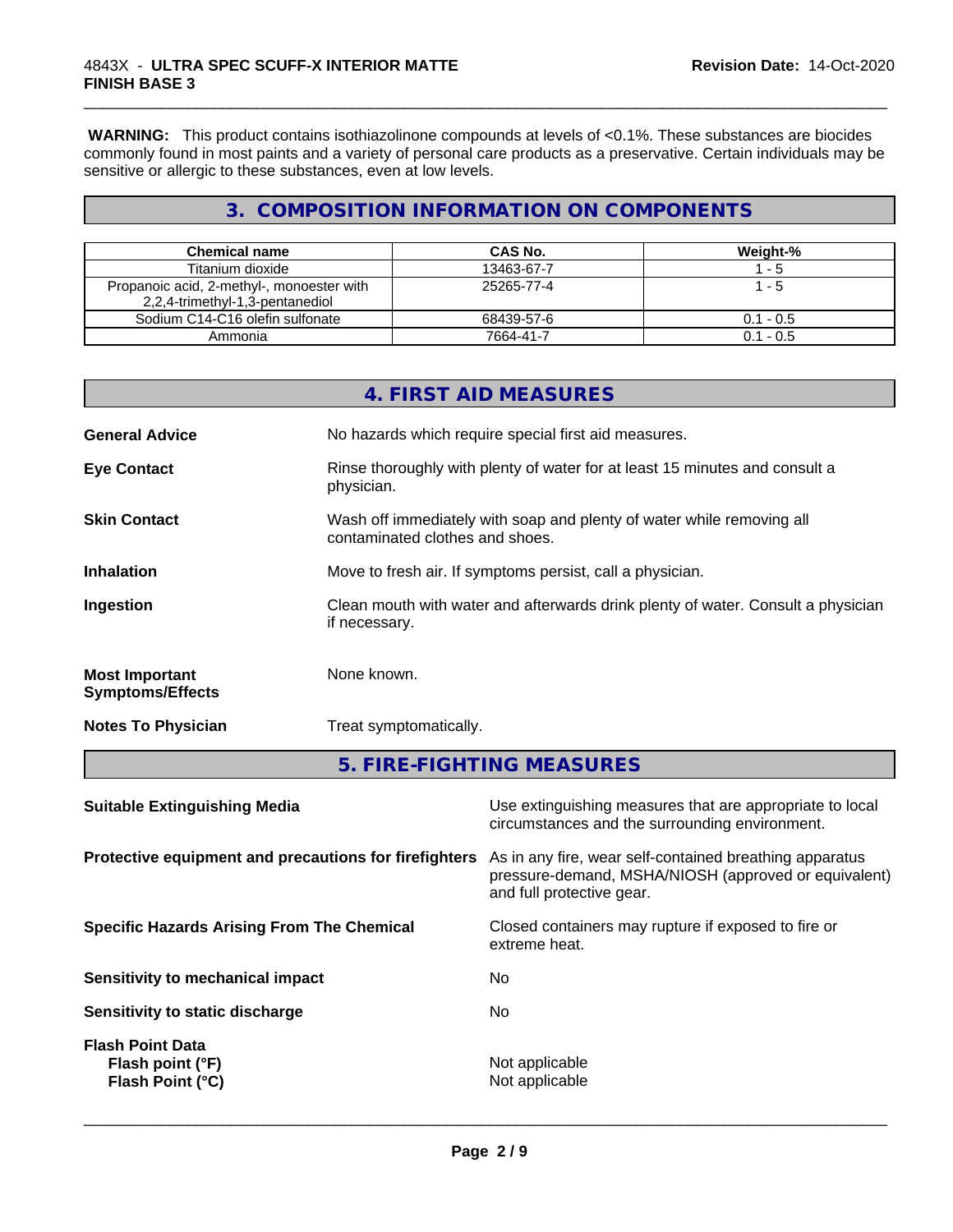| <b>Method</b>                           |                                                               |                 | Not applicable                   |                                |
|-----------------------------------------|---------------------------------------------------------------|-----------------|----------------------------------|--------------------------------|
|                                         | <b>Flammability Limits In Air</b>                             |                 |                                  |                                |
|                                         | Lower flammability limit:<br><b>Upper flammability limit:</b> |                 | Not applicable<br>Not applicable |                                |
| <b>NFPA</b>                             | Health: 1                                                     | Flammability: 0 | <b>Instability: 0</b>            | <b>Special: Not Applicable</b> |
| <b>NFPA Legend</b><br>0 - Not Hazardous |                                                               |                 |                                  |                                |

- 1 Slightly
- 2 Moderate
- 3 High
- 4 Severe
- 

*The ratings assigned are only suggested ratings, the contractor/employer has ultimate responsibilities for NFPA ratings where this system is used.*

*Additional information regarding the NFPA rating system is available from the National Fire Protection Agency (NFPA) at www.nfpa.org.*

## **6. ACCIDENTAL RELEASE MEASURES**

| <b>Personal Precautions</b>      | Avoid contact with skin, eyes and clothing. Ensure adequate ventilation.                                                                                                         |
|----------------------------------|----------------------------------------------------------------------------------------------------------------------------------------------------------------------------------|
| <b>Other Information</b>         | Prevent further leakage or spillage if safe to do so.                                                                                                                            |
| <b>Environmental precautions</b> | See Section 12 for additional Ecological Information.                                                                                                                            |
| <b>Methods for Cleaning Up</b>   | Soak up with inert absorbent material. Sweep up and shovel into suitable<br>containers for disposal.                                                                             |
|                                  | 7. HANDLING AND STORAGE                                                                                                                                                          |
| Handling                         | Avoid contact with skin, eyes and clothing. Avoid breathing vapors, spray mists or<br>sanding dust. In case of insufficient ventilation, wear suitable respiratory<br>equipment. |
| <b>Storage</b>                   | Keep container tightly closed. Keep out of the reach of children.                                                                                                                |
| <b>Incompatible Materials</b>    | No information available                                                                                                                                                         |
|                                  |                                                                                                                                                                                  |

## **8. EXPOSURE CONTROLS/PERSONAL PROTECTION**

#### **Exposure Limits**

| <b>Chemical name</b> | <b>ACGIH TLV</b>         | <b>OSHA PEL</b>           |
|----------------------|--------------------------|---------------------------|
| Titanium dioxide     | TWA: $10 \text{ ma/m}^3$ | 15 mg/m $3$ - TWA         |
| Ammonia              | STEL: 35 ppm             | 50 ppm - TWA              |
|                      | TWA: 25 ppm              | $35 \text{ mg/m}^3$ - TWA |

#### **Legend**

ACGIH - American Conference of Governmental Industrial Hygienists Exposure Limits OSHA - Occupational Safety & Health Administration Exposure Limits N/E - Not Established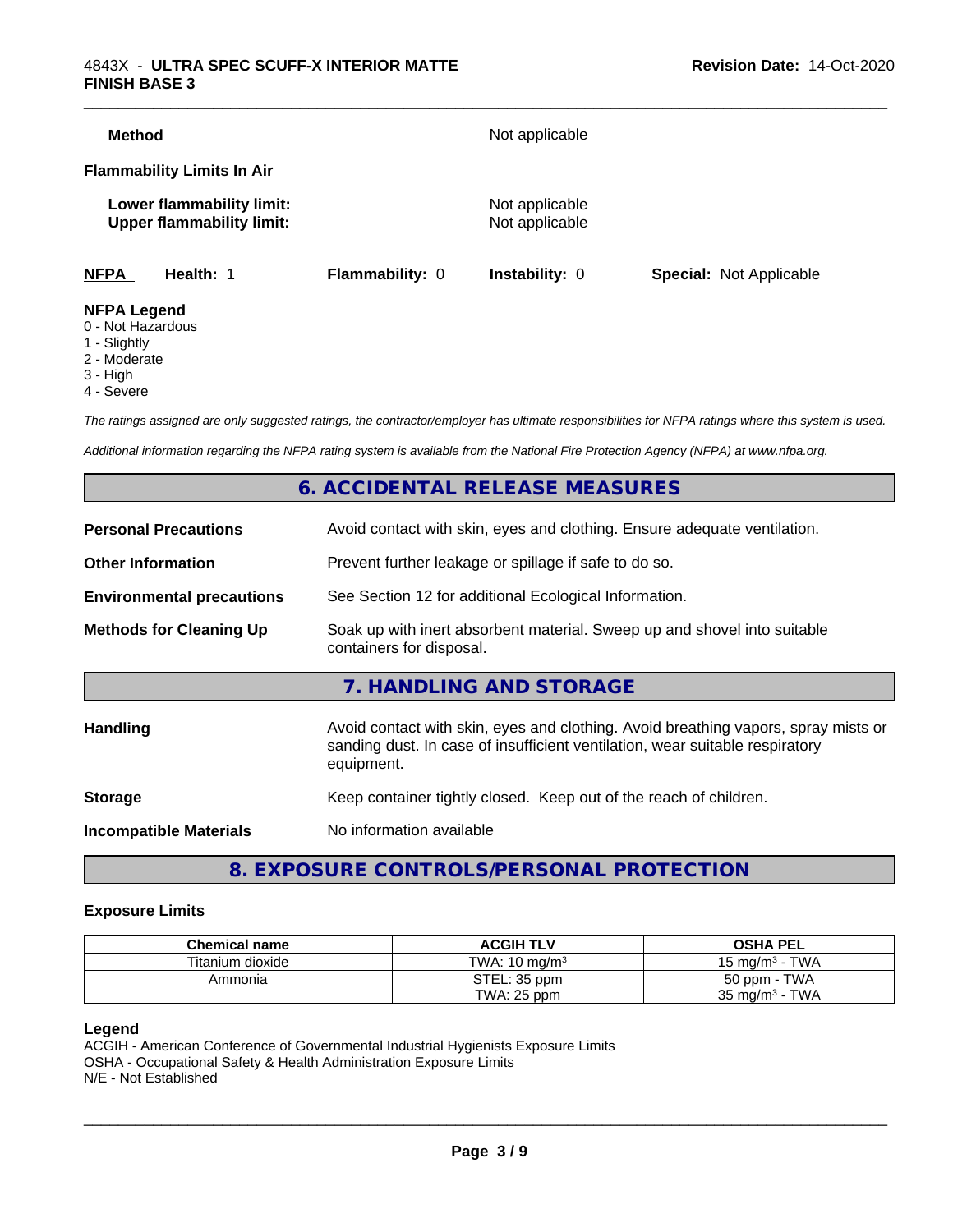| <b>Engineering Measures</b>          | Ensure adequate ventilation, especially in confined areas.               |
|--------------------------------------|--------------------------------------------------------------------------|
| <b>Personal Protective Equipment</b> |                                                                          |
| <b>Eye/Face Protection</b>           | Safety glasses with side-shields.                                        |
| <b>Skin Protection</b>               | Protective gloves and impervious clothing.                               |
| <b>Respiratory Protection</b>        | In case of insufficient ventilation wear suitable respiratory equipment. |
| <b>Hygiene Measures</b>              | Avoid contact with skin, eyes and clothing. Remove and wash contaminated |

clothing before re-use. Wash thoroughly after handling.

\_\_\_\_\_\_\_\_\_\_\_\_\_\_\_\_\_\_\_\_\_\_\_\_\_\_\_\_\_\_\_\_\_\_\_\_\_\_\_\_\_\_\_\_\_\_\_\_\_\_\_\_\_\_\_\_\_\_\_\_\_\_\_\_\_\_\_\_\_\_\_\_\_\_\_\_\_\_\_\_\_\_\_\_\_\_\_\_\_\_\_\_\_

## **9. PHYSICAL AND CHEMICAL PROPERTIES**

| Appearance                           | liquid                   |
|--------------------------------------|--------------------------|
| Odor                                 | little or no odor        |
| <b>Odor Threshold</b>                | No information available |
| Density (Ibs/gal)                    | $8.6 - 9.0$              |
| <b>Specific Gravity</b>              | $1.03 - 1.08$            |
| pH                                   | No information available |
| <b>Viscosity (cps)</b>               | No information available |
| Solubility(ies)                      | No information available |
| <b>Water solubility</b>              | No information available |
| <b>Evaporation Rate</b>              | No information available |
| Vapor pressure                       | No information available |
| <b>Vapor density</b>                 | No information available |
| Wt. % Solids                         | $35 - 45$                |
| Vol. % Solids                        | $35 - 45$                |
| Wt. % Volatiles                      | $55 - 65$                |
| Vol. % Volatiles                     | $55 - 65$                |
| <b>VOC Regulatory Limit (g/L)</b>    | < 100                    |
| <b>Boiling Point (°F)</b>            | 212                      |
| <b>Boiling Point (°C)</b>            | 100                      |
| Freezing point (°F)                  | 32                       |
| <b>Freezing Point (°C)</b>           | 0                        |
| Flash point (°F)                     | Not applicable           |
| Flash Point (°C)                     | Not applicable           |
| <b>Method</b>                        | Not applicable           |
| Flammability (solid, gas)            | Not applicable           |
| <b>Upper flammability limit:</b>     | Not applicable           |
| Lower flammability limit:            | Not applicable           |
| <b>Autoignition Temperature (°F)</b> | No information available |
| <b>Autoignition Temperature (°C)</b> | No information available |
| Decomposition Temperature (°F)       | No information available |
| Decomposition Temperature (°C)       | No information available |
| <b>Partition coefficient</b>         | No information available |

## **10. STABILITY AND REACTIVITY**

**Reactivity Not Applicable** Not Applicable

**Chemical Stability Chemical Stability** Stable under normal conditions.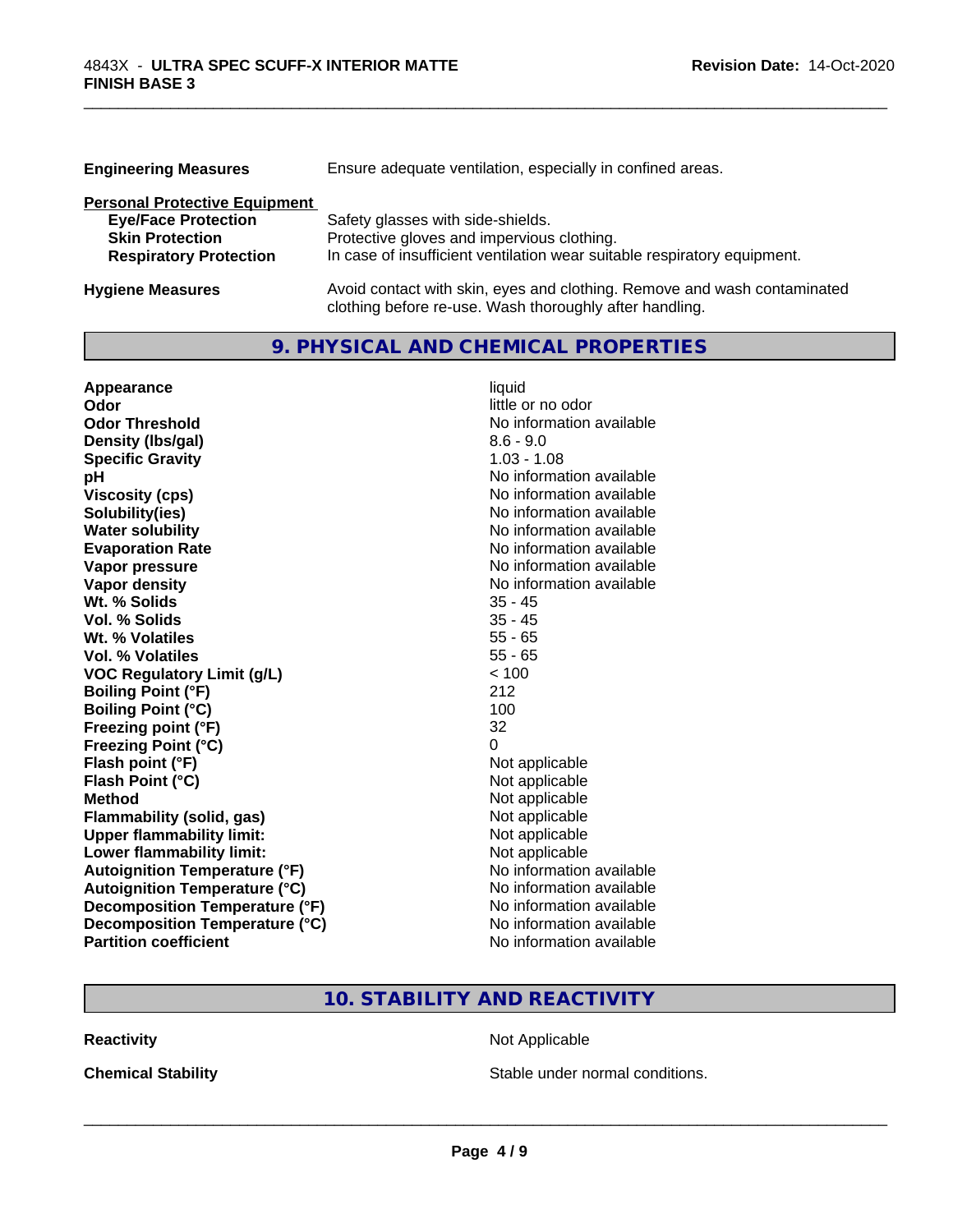| <b>Conditions to avoid</b>                                                   |                                                        | Prevent from freezing.                                                                     |
|------------------------------------------------------------------------------|--------------------------------------------------------|--------------------------------------------------------------------------------------------|
| <b>Incompatible Materials</b>                                                |                                                        | No materials to be especially mentioned.                                                   |
| <b>Hazardous Decomposition Products</b>                                      |                                                        | None under normal use.                                                                     |
| Possibility of hazardous reactions                                           |                                                        | None under normal conditions of use.                                                       |
|                                                                              |                                                        | <b>11. TOXICOLOGICAL INFORMATION</b>                                                       |
| <b>Product Information</b>                                                   |                                                        |                                                                                            |
|                                                                              |                                                        |                                                                                            |
| Information on likely routes of exposure                                     |                                                        |                                                                                            |
| <b>Principal Routes of Exposure</b>                                          | Eye contact, skin contact and inhalation.              |                                                                                            |
| <b>Acute Toxicity</b>                                                        |                                                        |                                                                                            |
| <b>Product Information</b>                                                   | No information available                               |                                                                                            |
| Symptoms related to the physical, chemical and toxicological characteristics |                                                        |                                                                                            |
| <b>Symptoms</b>                                                              | No information available                               |                                                                                            |
|                                                                              |                                                        | Delayed and immediate effects as well as chronic effects from short and long-term exposure |
| Eye contact                                                                  | May cause slight irritation.                           |                                                                                            |
| <b>Skin contact</b>                                                          | skin and cause irritation.                             | Substance may cause slight skin irritation. Prolonged or repeated contact may dry          |
| <b>Inhalation</b>                                                            | May cause irritation of respiratory tract.             |                                                                                            |
| Ingestion                                                                    |                                                        | Ingestion may cause gastrointestinal irritation, nausea, vomiting and diarrhea.            |
| <b>Sensitization</b><br><b>Neurological Effects</b>                          | No information available<br>No information available.  |                                                                                            |
| <b>Mutagenic Effects</b>                                                     | No information available.                              |                                                                                            |
| <b>Reproductive Effects</b>                                                  | No information available.                              |                                                                                            |
| <b>Developmental Effects</b>                                                 | No information available.                              |                                                                                            |
| <b>Target organ effects</b>                                                  | No information available.                              |                                                                                            |
| STOT - single exposure<br>STOT - repeated exposure                           | No information available.<br>No information available. |                                                                                            |
| Other adverse effects                                                        | No information available.                              |                                                                                            |
| <b>Aspiration Hazard</b>                                                     | No information available                               |                                                                                            |
| <b>Numerical measures of toxicity</b>                                        |                                                        |                                                                                            |
| The following values are calculated based on chapter 3.1 of the GHS document |                                                        |                                                                                            |
| <b>ATEmix (oral)</b>                                                         | 94204 mg/kg                                            |                                                                                            |
| <b>ATEmix (dermal)</b><br><b>ATEmix (inhalation-dust/mist)</b>               | 668330 mg/kg<br>452.8 mg/L                             |                                                                                            |
| <b>Component Information</b>                                                 |                                                        |                                                                                            |

\_\_\_\_\_\_\_\_\_\_\_\_\_\_\_\_\_\_\_\_\_\_\_\_\_\_\_\_\_\_\_\_\_\_\_\_\_\_\_\_\_\_\_\_\_\_\_\_\_\_\_\_\_\_\_\_\_\_\_\_\_\_\_\_\_\_\_\_\_\_\_\_\_\_\_\_\_\_\_\_\_\_\_\_\_\_\_\_\_\_\_\_\_

| <b>Themical name</b>              | $_D50$                     | <b>LD50</b> | LC <sub>50</sub> |
|-----------------------------------|----------------------------|-------------|------------------|
|                                   | )ral                       | Dermal      | Inhalation       |
| $- \cdot$ .<br>dioxide<br>itanium | 0000<br>⋻∼<br>ma/ka<br>Ral |             |                  |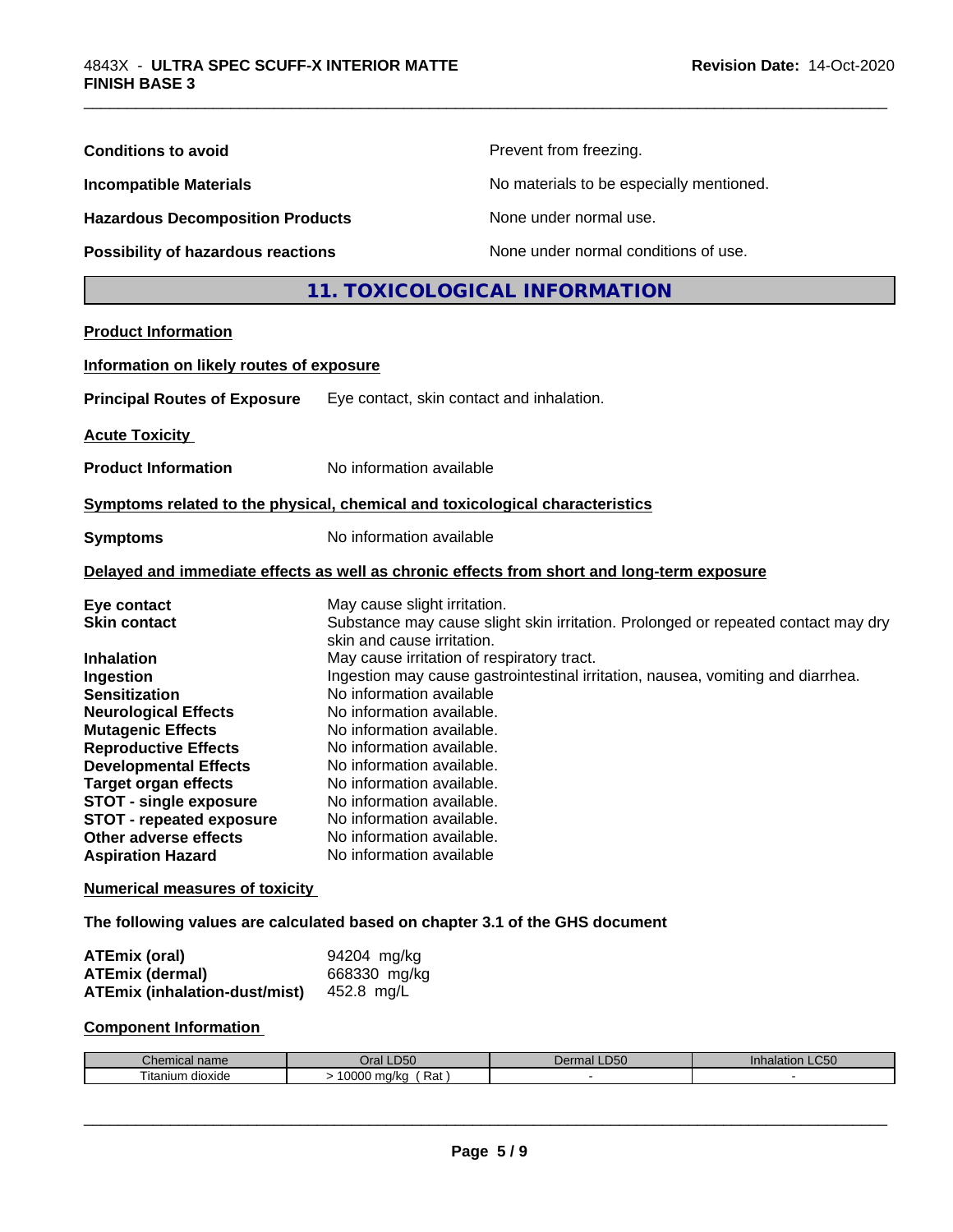#### 4843X - **ULTRA SPEC SCUFF-X INTERIOR MATTE FINISH BASE 3**

| 13463-67-7                                                                                    |                      |                        |                        |
|-----------------------------------------------------------------------------------------------|----------------------|------------------------|------------------------|
| Propanoic acid, 2-methyl-,<br>monoester with<br>2,2,4-trimethyl-1,3-pentanediol<br>25265-77-4 | $=$ 3200 mg/kg (Rat) | > 15200 mg/kg (Rat)    |                        |
| Sodium C14-C16 olefin sulfonate<br>68439-57-6                                                 | $= 2220$ mg/kg (Rat) | $> 740$ mg/kg (Rabbit) |                        |
| Ammonia<br>7664-41-7                                                                          | $=$ 350 mg/kg (Rat)  |                        | $= 2000$ ppm (Rat) 4 h |

\_\_\_\_\_\_\_\_\_\_\_\_\_\_\_\_\_\_\_\_\_\_\_\_\_\_\_\_\_\_\_\_\_\_\_\_\_\_\_\_\_\_\_\_\_\_\_\_\_\_\_\_\_\_\_\_\_\_\_\_\_\_\_\_\_\_\_\_\_\_\_\_\_\_\_\_\_\_\_\_\_\_\_\_\_\_\_\_\_\_\_\_\_

#### **Chronic Toxicity**

#### **Carcinogenicity**

*The information below indicateswhether each agency has listed any ingredient as a carcinogen:.*

| <b>Chemical name</b>          | <b>IARC</b>                    | <b>NTP</b> | <b>OSHA</b> |
|-------------------------------|--------------------------------|------------|-------------|
|                               | .<br>2Β<br>: Human<br>Possible |            | Listed      |
| .<br><br>. dioxide<br>itanium | Carcinogen                     |            |             |

• Although IARC has classified titanium dioxide as possibly carcinogenic to humans (2B), their summary concludes: "No significant exposure to titanium dioxide is thought to occur during the use of products in which titanium dioxide is bound to other materials, such as paint."

#### **Legend**

IARC - International Agency for Research on Cancer NTP - National Toxicity Program OSHA - Occupational Safety & Health Administration

**12. ECOLOGICAL INFORMATION**

#### **Ecotoxicity Effects**

The environmental impact of this product has not been fully investigated.

#### **Product Information**

#### **Acute Toxicity to Fish**

No information available

#### **Acute Toxicity to Aquatic Invertebrates**

No information available

#### **Acute Toxicity to Aquatic Plants**

No information available

#### **Persistence / Degradability**

No information available.

#### **Bioaccumulation**

There is no data for this product.

#### **Mobility in Environmental Media**

No information available.

#### **Ozone**

No information available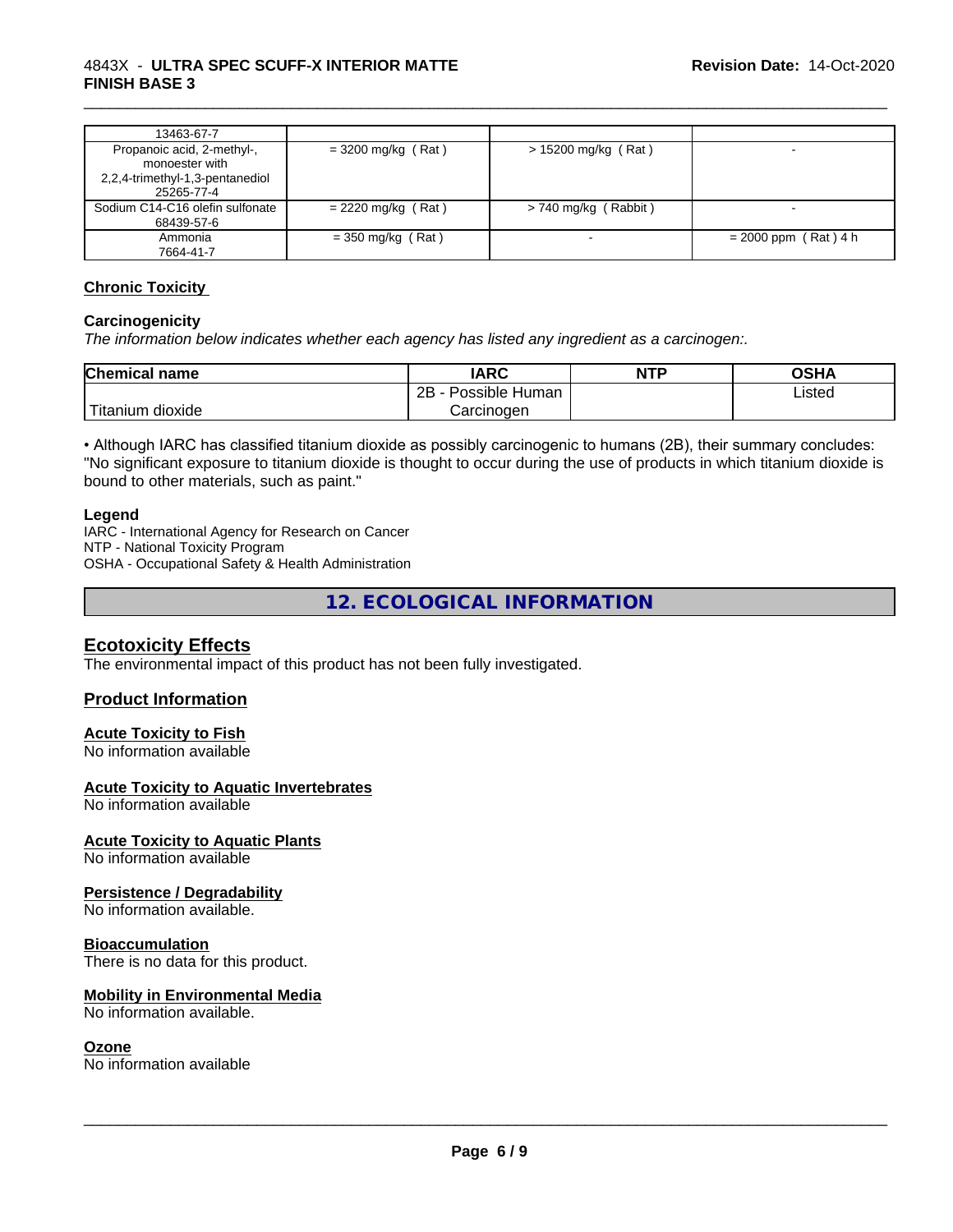#### **Component Information**

#### **Acute Toxicity to Fish**

#### Titanium dioxide

 $LC50: > 1000$  mg/L (Fathead Minnow - 96 hr.)

#### **Acute Toxicity to Aquatic Invertebrates**

No information available

#### **Acute Toxicity to Aquatic Plants**

No information available

**13. DISPOSAL CONSIDERATIONS**

\_\_\_\_\_\_\_\_\_\_\_\_\_\_\_\_\_\_\_\_\_\_\_\_\_\_\_\_\_\_\_\_\_\_\_\_\_\_\_\_\_\_\_\_\_\_\_\_\_\_\_\_\_\_\_\_\_\_\_\_\_\_\_\_\_\_\_\_\_\_\_\_\_\_\_\_\_\_\_\_\_\_\_\_\_\_\_\_\_\_\_\_\_

| <b>Waste Disposal Method</b>     | Dispose of in accordance with federal, state, and local regulations. Local<br>requirements may vary, consult your sanitation department or state-designated<br>environmental protection agency for more disposal options. |  |
|----------------------------------|---------------------------------------------------------------------------------------------------------------------------------------------------------------------------------------------------------------------------|--|
|                                  | 14. TRANSPORT INFORMATION                                                                                                                                                                                                 |  |
| <b>DOT</b>                       | Not regulated                                                                                                                                                                                                             |  |
| <b>ICAO/IATA</b>                 | Not regulated                                                                                                                                                                                                             |  |
| Not regulated<br><b>IMDG/IMO</b> |                                                                                                                                                                                                                           |  |
|                                  | <b>15. REGULATORY INFORMATION</b>                                                                                                                                                                                         |  |

#### **International Inventories**

| <b>TSCA: United States</b> | Yes - All components are listed or exempt. |
|----------------------------|--------------------------------------------|
| <b>DSL: Canada</b>         | No - Not all of the components are listed. |
|                            | One or more component is listed on NDSL.   |

### **Federal Regulations**

#### **SARA 311/312 hazardous categorization**

| Acute health hazard               | Nο |  |
|-----------------------------------|----|--|
| Chronic Health Hazard             | Nο |  |
| Fire hazard                       | Nο |  |
| Sudden release of pressure hazard | Nο |  |
| Reactive Hazard                   | N٥ |  |

#### **SARA 313**

Section 313 of Title III of the Superfund Amendments and Reauthorization Act of 1986 (SARA). This product contains a chemical or chemicals which are subject to the reporting requirements of the Act and Title 40 of the Code of Federal Regulations, Part 372: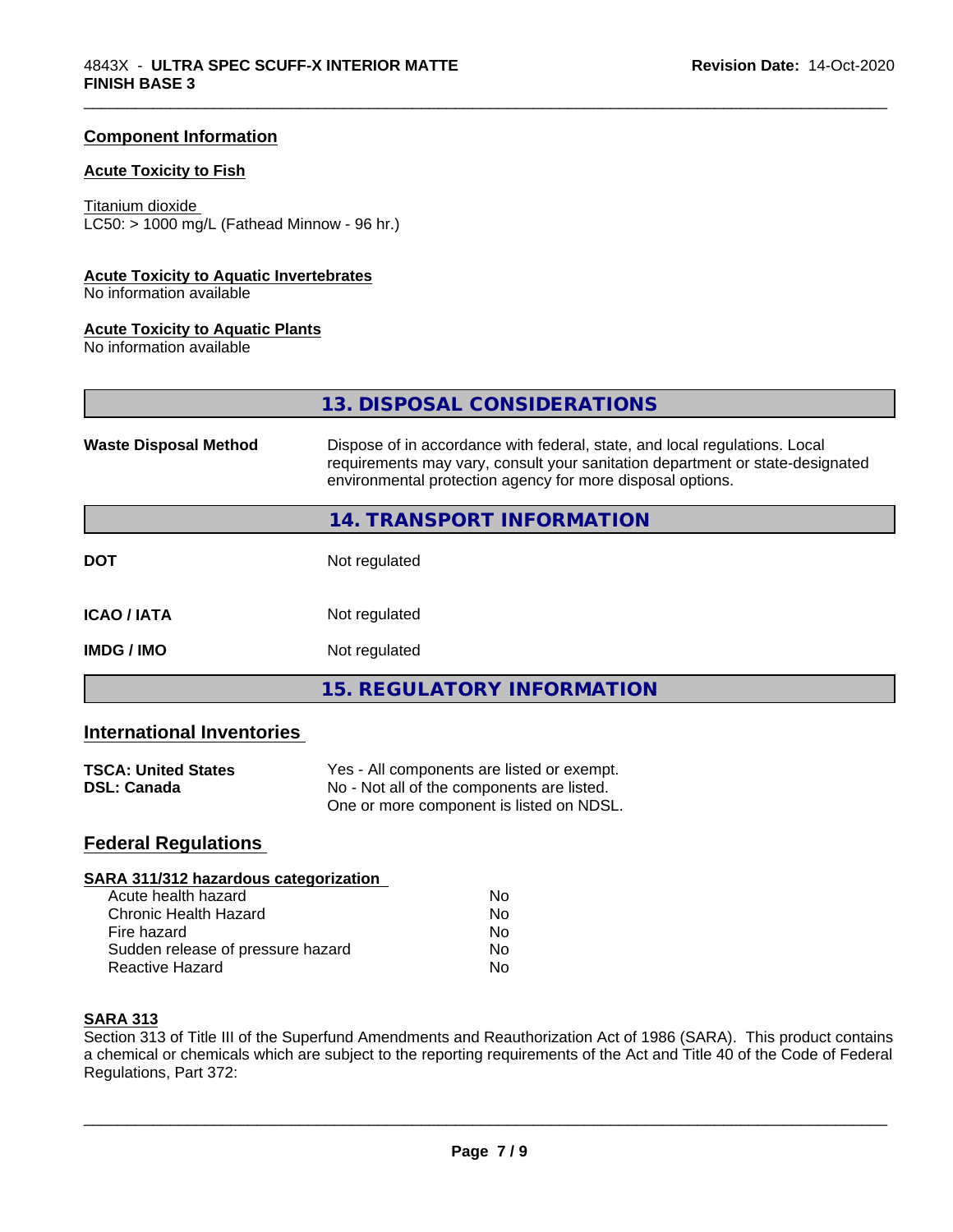#### *None*

#### **Clean Air Act,Section 112 Hazardous Air Pollutants (HAPs) (see 40 CFR 61)**

This product contains the following HAPs:

*None*

## **US State Regulations**

#### **California Proposition 65**

**AN** WARNING: Cancer and Reproductive Harm– www.P65warnings.ca.gov

#### **State Right-to-Know**

| наше                     | .NC |  |
|--------------------------|-----|--|
| ∣ıtar<br>dioxide<br>าเนท |     |  |

\_\_\_\_\_\_\_\_\_\_\_\_\_\_\_\_\_\_\_\_\_\_\_\_\_\_\_\_\_\_\_\_\_\_\_\_\_\_\_\_\_\_\_\_\_\_\_\_\_\_\_\_\_\_\_\_\_\_\_\_\_\_\_\_\_\_\_\_\_\_\_\_\_\_\_\_\_\_\_\_\_\_\_\_\_\_\_\_\_\_\_\_\_

#### **Legend**

X - Listed

## **16. OTHER INFORMATION**

| HMIS | Health: 1 | <b>Flammability: 0</b> | <b>Reactivity: 0</b> | PPE: - |
|------|-----------|------------------------|----------------------|--------|
|      |           |                        |                      |        |

#### **HMIS Legend**

- 0 Minimal Hazard
- 1 Slight Hazard
- 2 Moderate Hazard
- 3 Serious Hazard
- 4 Severe Hazard
- Chronic Hazard
- X Consult your supervisor or S.O.P. for "Special" handling instructions.

*Note: The PPE rating has intentionally been left blank. Choose appropriate PPE that will protect employees from the hazards the material will present under the actual normal conditions of use.*

*Caution: HMISÒ ratings are based on a 0-4 rating scale, with 0 representing minimal hazards or risks, and 4 representing significant hazards or risks. Although HMISÒ ratings are not required on MSDSs under 29 CFR 1910.1200, the preparer, has chosen to provide them. HMISÒ ratings are to be used only in conjunction with a fully implemented HMISÒ program by workers who have received appropriate HMISÒ training. HMISÒ is a registered trade and service mark of the NPCA. HMISÒ materials may be purchased exclusively from J. J. Keller (800) 327-6868.*

 **WARNING!** If you scrape, sand, or remove old paint, you may release lead dust. LEAD IS TOXIC. EXPOSURE TO LEAD DUST CAN CAUSE SERIOUS ILLNESS, SUCH AS BRAIN DAMAGE, ESPECIALLY IN CHILDREN. PREGNANT WOMEN SHOULD ALSO AVOID EXPOSURE.Wear a NIOSH approved respirator to control lead exposure. Clean up carefully with a HEPA vacuum and a wet mop. Before you start, find out how to protect yourself and your family by contacting the National Lead Information Hotline at 1-800-424-LEAD or log on to www.epa.gov/lead.